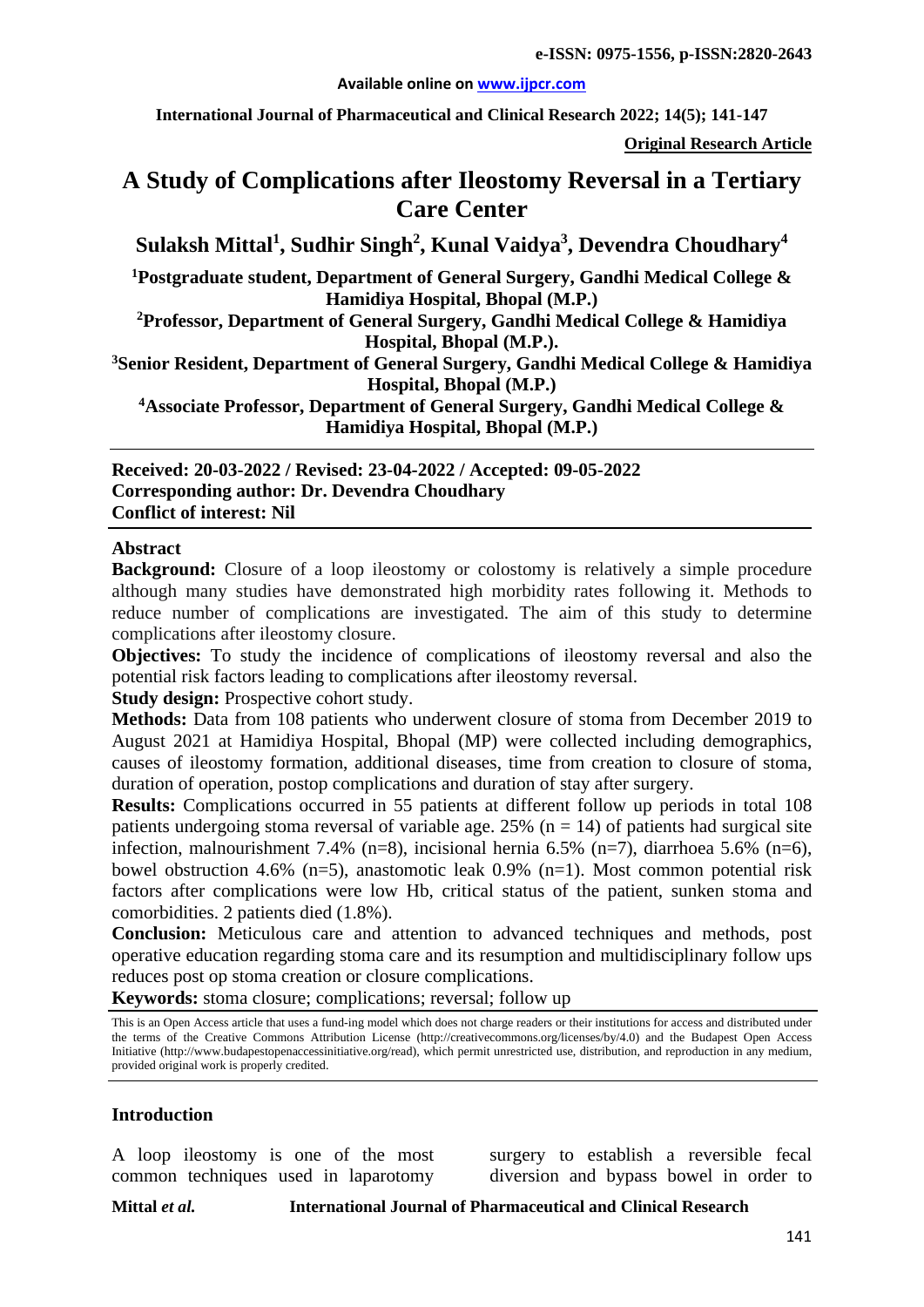protect downstream bowel anastomosis. Considered as common procedure in response to a diverse intestinal pathology be it traumatic or non-traumatic, the formation of thestoma could be considered one of the fundamental part of larger surgery but, it is the one which features a mammoth effects on the patient's physical status but also affects the patient psychologically.

The morbidities associated with loop ileostomy reversal include surgical site infections, post-operative adhesions, leak at stoma closure site, bowel perforation and peritonitis, malnutrition and incisional hernia .[1]

Risk factors for the complications after ileostomy closure are male gender, age, surgical site infection, longer time period from creation to closure, operation for disease with significant peritoneal contamination, type of ileostomy, general condition of the patient and small bowel resection. Loop ileostomies reversal is recommended within 8 to 12 weeks after the primary surgery for stoma creation, in order to obtain adequate healing and avoiding extended presence of loop ileostomy. Reasons of delayed closure of stoma including postoperative adjuvant chemotherapy, nonsurgical complications, symptomatic anastomotic leakage and small bowel obstruction as well as administrative obstacles [2].

The objective for this prospective study is to detect potential patient related as well as surgery related risk factors for reoperation in ileostomy reversal. Therefore the patient characteristics as well as the intraoperative factors will be noted and the patients will be followed up for 3 months after surgery to identify late complications of stoma closure.

# **Methods**

This prospective cohort study was conducted at an academic, tertiary care center. All patients who underwent stoma reversal during the study period of 21

months (from 1st december 2019 to 31st August 2021) were included in the study after taking informed consent from the patient and their attendees. Demographics, causes of ileostomy formation, additional diseases, time from creation to closure of stoma, duration of operation, postop complications and duration of stay after surgery were collected during the admission and at follow up of the patient.

Closure of loop ileostomy was carried out under general anaesthesia. Systemic prophylactic antibiotics were administered to all patients prior to the operation. Hand sewn anastomosis without a short bowel resection was performed. Skin edges of stoma were excised. Abdominal wall was closed in 2 layers, rectus with vicryl 2-0 and skin with ethilon 2-0. Patients and their attenders were regularly called on follow up and their follow up advice and further plans and success or failure or complication of ileostomy reversal were noted carefully in the pretested proforma.

Complications were assessed upto 3rd follow up of the patient. Deaths were defined as deaths within 30 days of procedure or during same

**Statistical analysis**: The collected data were transformed into variables, coded and entered in Microsoft Excel. Data were analyzed and statistically evaluated using SPSS-PC-25 version. Quantitative data was expressed in mean±standard deviation and depends on normality distribution difference between two comparable groups were tested by student's t-test (unpaired) or Mann Whitney 'U' test. Qualitative data were expressed in percentage and statistical differences between the proportions were tested by chi square test or Fisher's exact test. P' value less than 0.05 was considered statistically significant.

# **Results**

This study is carried out in Hamidia hospital Bhopal over a period from approval of ethical committee September,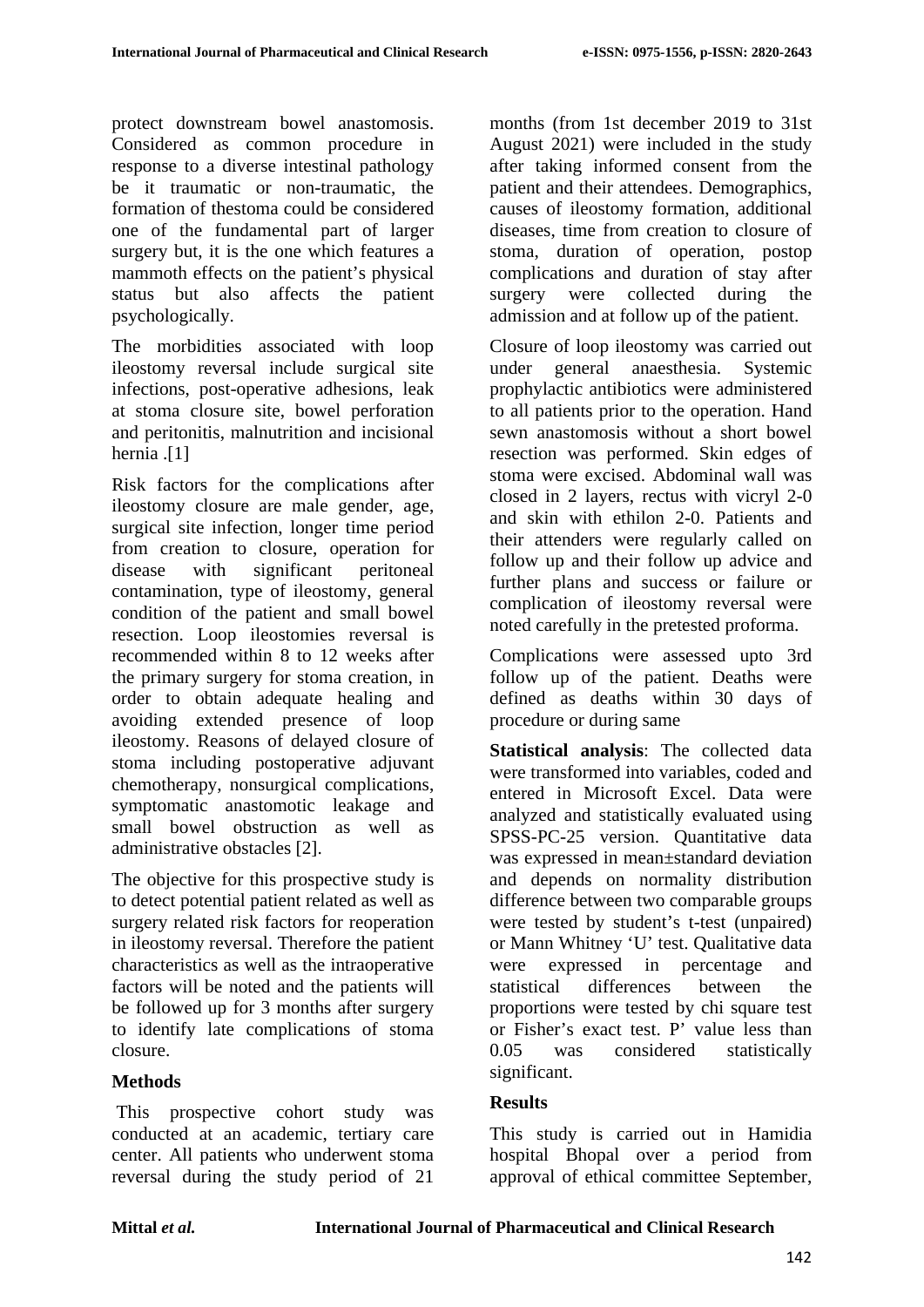2019 till august,2021 during this period, 108 ileostomy and colostomy were reversed out of which 39 cases had complications associated with multiple risk factors.

Mean duration after primary surgery was 4.68±1.50 months. Around 12.9% patients presented with surgical site infections (n=14) as stoma reversal complication while 7.4% patients were malnourished. Around 4.6% patients presented early with post op small bowel obstruction and only 1 % with anastomotic leak. Patients presented with incisional hernia as late complication of stoma reversal which were around 6.5% (n=7).

Study showed male gender (40.6%) being more commonly affected with complications after stoma reversal than female gender (28.2%). Complication was more commonly seen in subjects with low haemoglobin (77.8%) compared to those with normal haemoglobin level (27.8%). This difference was found statistically significant. Complications were more commonly observed in those patients in which if stoma was sunkened (71.4%) or malnourished (100%) compare to those patients in which stoma was healthy and functional (32.3%). This association was found statistically non-significant (p value  $= 0.01$ 

In critical patients complications were observed in 78.6% patients while in noncritical patients complications were observed in 29.8% patients. The difference was found statistically significant (p value  $< 0.001$ ).



### **Table 1: Gender wise distribution:**

**Figure 1: Association of gender with development of complications Table 2: hemoglobin levels**

| <b>HB LEVEL</b>    | <b>COMPLICATIONS</b> |                | <b>P VALUE</b> |
|--------------------|----------------------|----------------|----------------|
|                    | <b>ABSENT</b>        | <b>PRESENT</b> |                |
| LOW H <sub>b</sub> | $4(22.2\%)$          | 14 (77.8%)     |                |
| <b>WNL</b>         | $65(72.2\%)$         | 25 (27.8%)     | < 0.001        |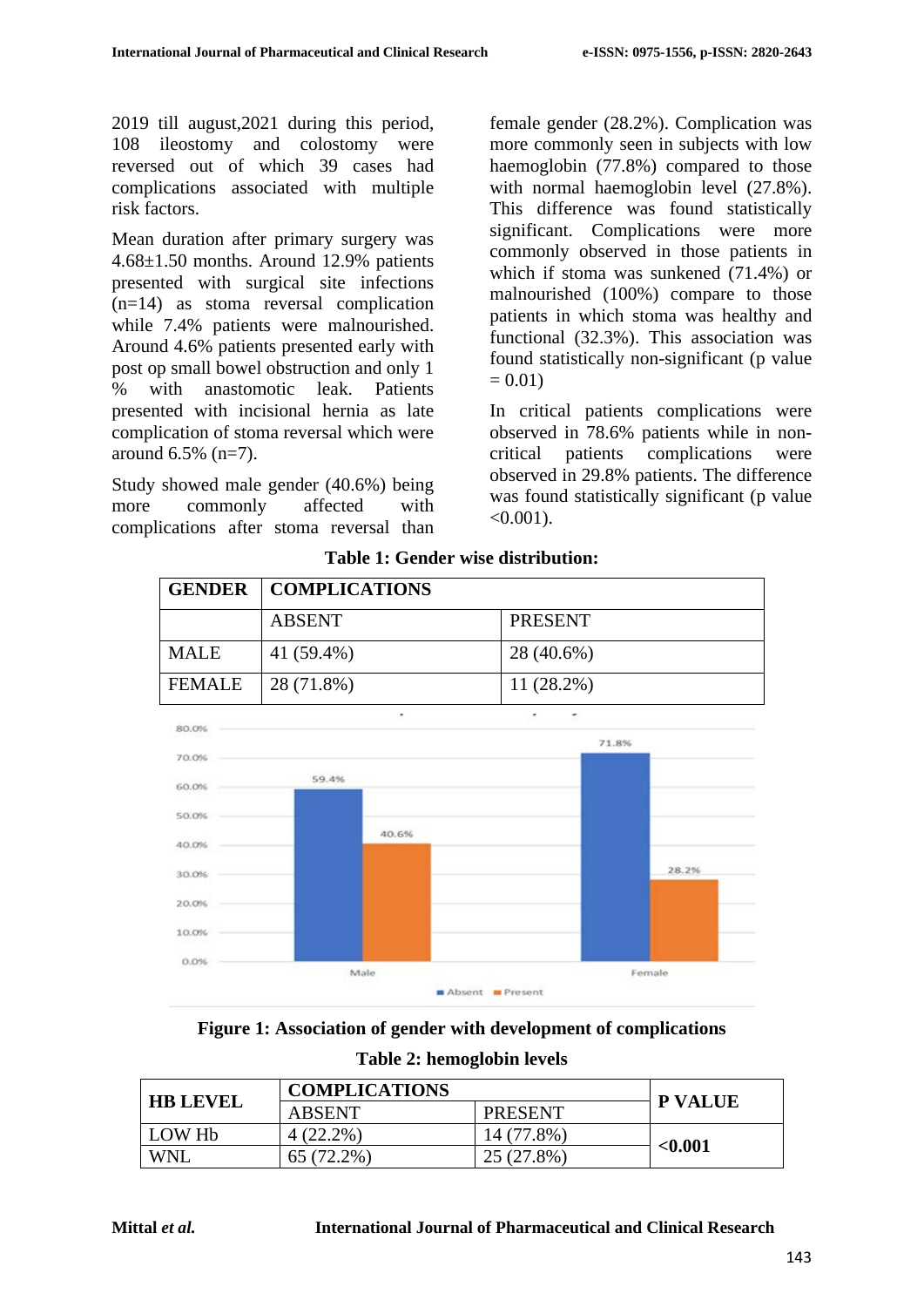

Absent Present

#### **Figure 2: association of low Hb with development of complication.**

|                                                 | <b>Complications</b> |                | P value  |
|-------------------------------------------------|----------------------|----------------|----------|
| finding<br><b>Significant</b><br>on examination | <b>Absent</b>        | <b>Present</b> |          |
| Stoma healthy<br>functional                     | and   $67 (67.7%)$   | $32(32.3\%)$   | $=0.001$ |
| <b>Stoma sunkened</b>                           | $2(28.6\%)$          | $5(71.4\%)$    |          |
| <b>Malnourished</b>                             | $\bf{0}$             | $2(100.0\%)$   |          |

#### **Table 3: Examination findings:**



**Figure 3: Graphical representation of clinical findings.**

|  | Table 4: Condition of patients with complication status |  |
|--|---------------------------------------------------------|--|
|  |                                                         |  |

|              | <b>Complications</b> |                | P value |
|--------------|----------------------|----------------|---------|
| Condition    | Absent               | <b>Present</b> |         |
| Critical     | $3(21.4\%)$          | $11(78.6\%)$   |         |
| Not critical | $66(70.2\%)$         | $28(29.8\%)$   | < 0.001 |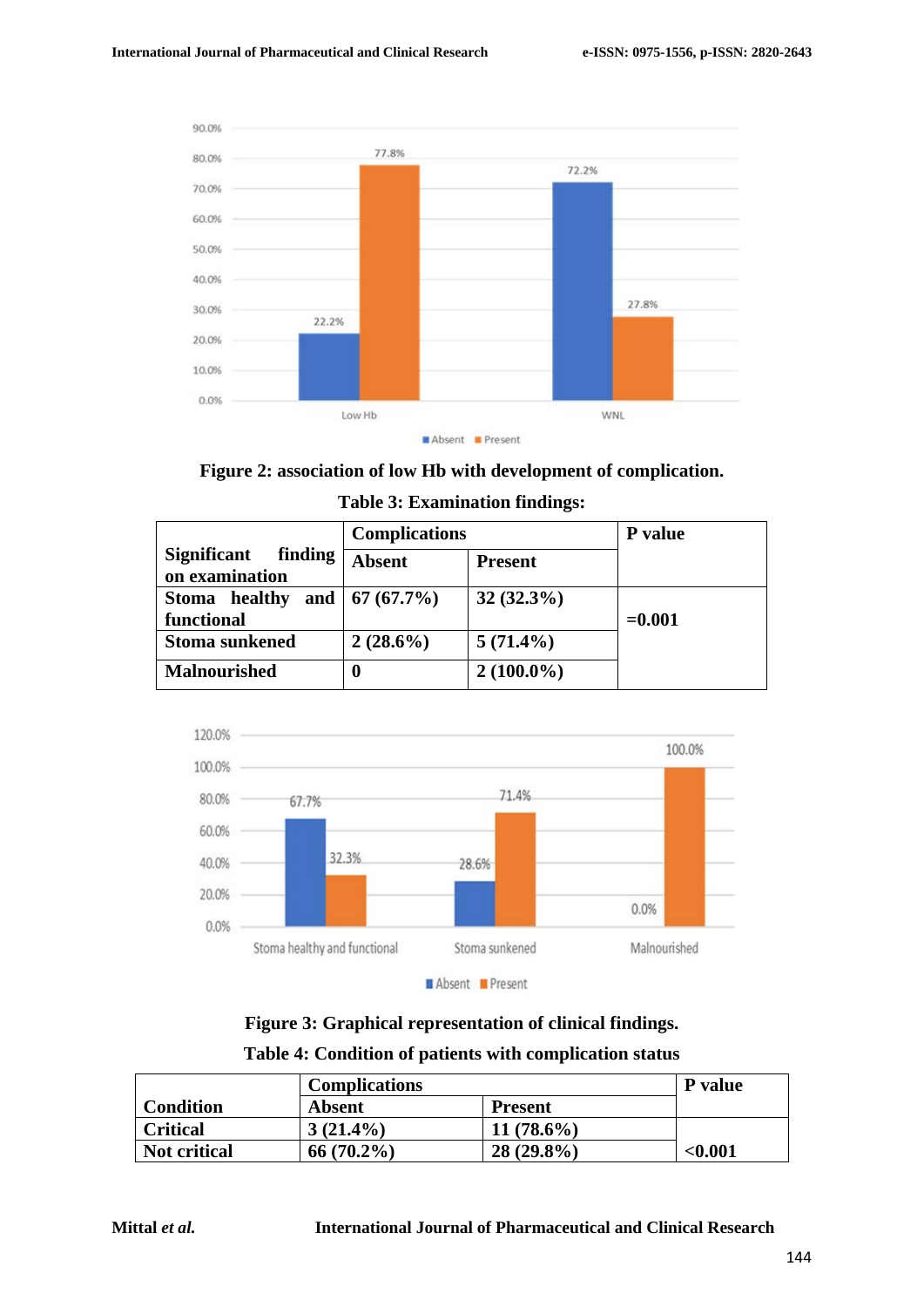

# **Figure 4: Condition of patients with complication status Table 5: Complications after closure of stoma.**

| Complications after stoma                               | At follow up 1 | At follow up 2 | At follow up 3 |
|---------------------------------------------------------|----------------|----------------|----------------|
| closure                                                 |                |                |                |
| <b>Abdominal wall cellulitis</b>                        | $1(0.9\%)$     |                |                |
| <b>Death</b>                                            | $2(1.85\%)$    |                |                |
| <b>Diarrhoea</b>                                        | $5(4.6\%)$     | $1(0.9\%)$     |                |
| <b>Incisional hernia</b>                                | $3(2.8\%)$     | $3(2.8\%)$     | $1(0.9\%)$     |
| <b>Malnourished</b>                                     | $3(2.8\%)$     | $5(4.6\%)$     |                |
| Pneumonia                                               | $4(3.7\%)$     | $1(0.9\%)$     |                |
| poor nutrition                                          | $1(0.9\%)$     |                |                |
| Re exploration done due to<br>obstruction after closure | $5(4.6\%)$     |                |                |
| Re exploration done<br>after<br>closure due to leak     | $1(0.9\%)$     |                |                |
| <b>Surgical site infection</b>                          | $13(12.0\%)$   | $1(0.9\%)$     |                |
| <b>WNL</b>                                              | $70(64.8\%)$   | $82(75.9\%)$   | $107(99.1\%)$  |



**Figure 5: Complications after closure of stoma**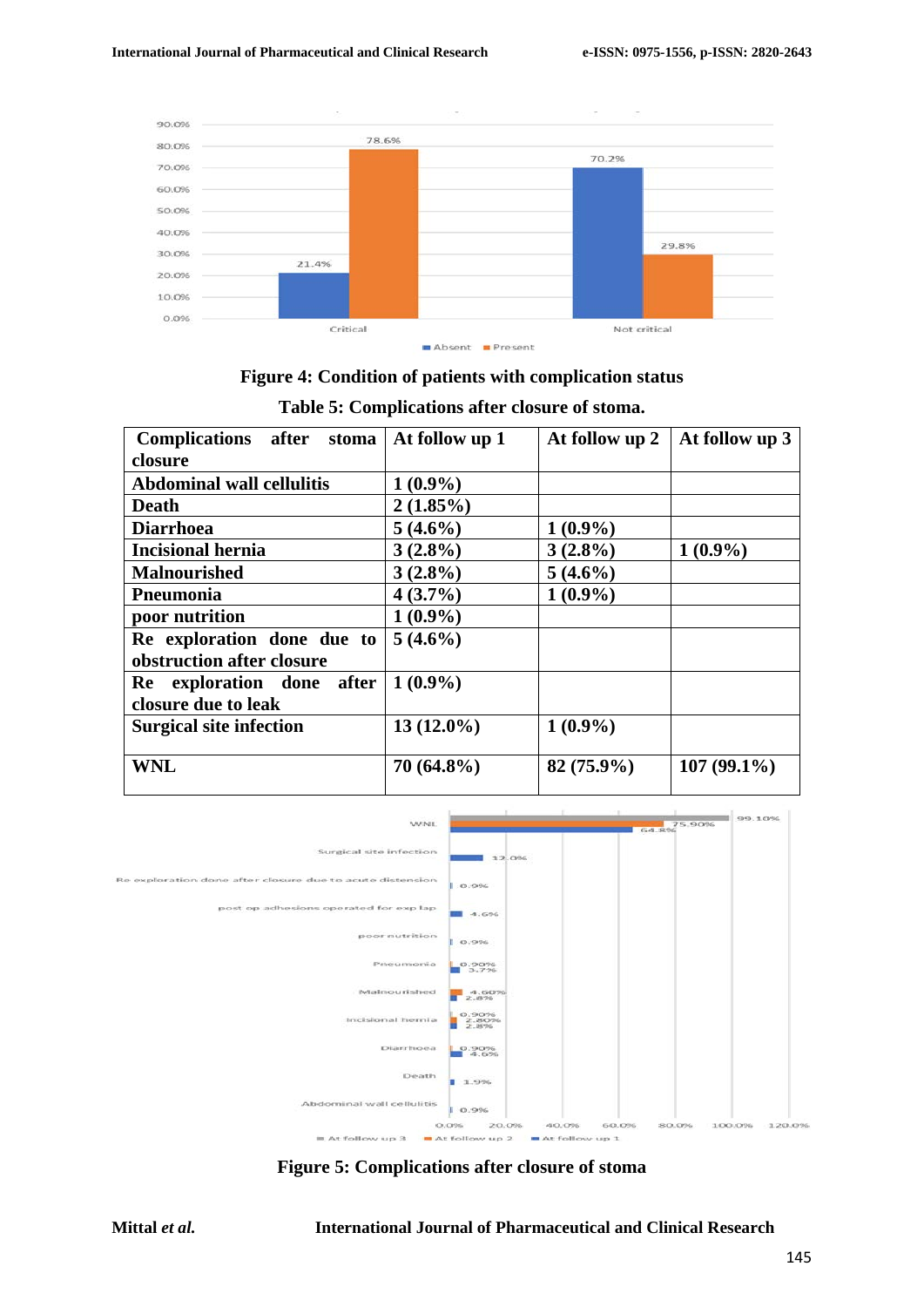# **Discussion**

Creation of a temporary diverting loop ileostomy is a surgical tool to divert stool and thereby defunctioning distal anastomosis [4]. Loop ileostomy is used in salvage surgery after a complication and as a palliative measure [3]. However, second operation i.e. ileostomy closure has its own potential risk of morbidity and mortality.

Kaidar person et al. [5] reviewed 26 studies evaluating the complications of loop ileostomy closure and reported rates for wound infections 0-18.3%, small bowel obstruction 0-15%, and anastomotic leak of 0-8%. This data is compatible with our study. It is often declared that reversal of loop ileostomy is a simple and safe procedure. However our review of literature discovered studies which demonstrated high morbidity rates following loop ileostomy closure. Studies exists which says ileostomy closure is associated with low rate of serious complications according to Clavien – Dindo [6] and can be done as a daycare procedure.

In the literature, other significant risk factors for complications after ileostomy reversal are described, e.g. male gender and surgical site infections (independent risk factors for the development of wound infections) [4], longer time from creation to closure, operation for diverticular disease with significant peritoneal contamination [7,8], age, race, type of ileostomy (end vs. loop) [9,10], general condition of the patient [10], and small bowel resection [8]. The increased time from creation to closure of the stoma was not the significant risk factor in our study.

The rate of postoperative complications was lower in the malignancy group. The benign disease group (necrotizing pancreatitis, colon fistula, diverticulitis, small bowel perforation) is associated with a higher incidence of adhesions and a difficult anatomy, therefore reducing the

chance of safe ileostomy closure. In our study Typhoid perforation of small bowel was the most common pathology, which led to overall stoma formation in 40.7% of the cases. Total patients that presented with peritonitis accounted for more than 60% of cases.

The causes of persistence of typhoid fever in our country are still inadequate supply of safe drinking water and poor sanitation. Moreover the patients of this disease are usually from the lower socio-economic status, so they cannot afford stoma appliances and are difficult to teach stoma care also. These things make this group more vulnerable to suffer from stoma related complication.

Incidences of pneumonia after a stoma reversal is rare, but due to associated risk factors like poor nutrition, repeat surgeries and anaesthesia inductions, poor immunity, poor general conditions and pre operative chest complications like h/o of asthma, TB etc. In our study around  $n = 5$ (4.6%) presented with pneumonia out of which  $n=4$  (3.7%) presented during their first follow up and n=1 during their second follow up. The one who presented during second follow up had presentation of poor nutrition during his first follow up hence it refers to be the risk factor for the pneumonia in that patient. Remaining 4 were imunocompromised due to their history of tuberculosis and diabetes mellitus type 2.

The patients in the study by Gooszen et al. had a median age of 63 years and had one of the higher complication rates at 31%. Phang et al. [10] describe a complication rate of 24.5% despite a median age in their study of 36. Our study is not adequately powered to identify small differences in outcome between comparable groups; however, several effects were noted. Other complications like enterocutaneous fistula, ileus, keloid scarring, TIA and cardiac complications were absent in the study subjects.